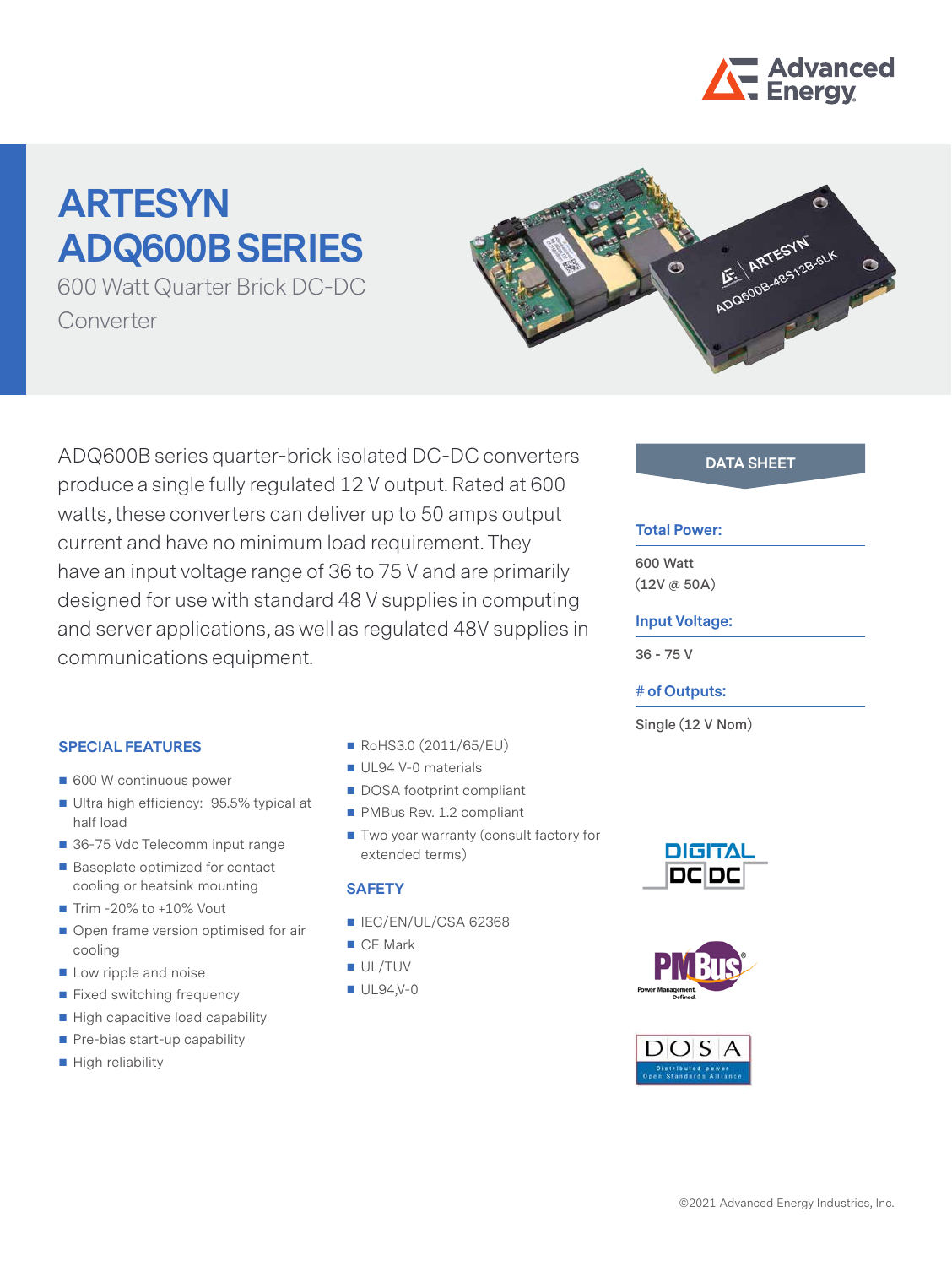# **ELECTRICAL SPECIFICATIONS**

| Input                                                    |                                                                                                                 |  |  |
|----------------------------------------------------------|-----------------------------------------------------------------------------------------------------------------|--|--|
| Input voltage                                            | 36 - 75 Vdc                                                                                                     |  |  |
| Input surge                                              | 100 V / 100 mSec                                                                                                |  |  |
| Input UVLO                                               | Turn-on: 35 Vdc<br>Turn-off: 33 Vdc<br>Hysteresis: 2 Vdc                                                        |  |  |
| I/O insulation                                           | <b>Basic insulation</b>                                                                                         |  |  |
| I/O isolation                                            | 2250 Vdc                                                                                                        |  |  |
| Efficiency (48 Vin, 25 °C ambient)                       | 94.5% @ 100% load (95.5% @ 50% load)                                                                            |  |  |
| Output                                                   |                                                                                                                 |  |  |
| Output voltage                                           | 12 V nominal set point                                                                                          |  |  |
| Output voltage regulation                                | Line regulation: 20 mV typical<br>Load regulation: 20 mV typical<br>Temperature regulation: 0.002% / °C typical |  |  |
| Output current maximum                                   | 50 A                                                                                                            |  |  |
| Noise/ripple                                             | 200 mVpp                                                                                                        |  |  |
| Overtemperature protection                               | 120 °C hot spot                                                                                                 |  |  |
| Overvoltage protection<br>Method / OVP operation         | 13.8 - 16 V window<br>Auto restart / 130% Vout                                                                  |  |  |
| Overcurrent protection voltage<br>Method / OCP operation | 55 A -70 A window<br>Hiccup at 140% lout                                                                        |  |  |
| Output voltage control                                   | -20% to +10% Vout Trim                                                                                          |  |  |
| Control                                                  |                                                                                                                 |  |  |
| Enable                                                   | TTL compatible (negative logic)                                                                                 |  |  |
| Switching frequency                                      | 175 KHz                                                                                                         |  |  |
| Pre-bias start-up                                        | 0% to 95% Vout                                                                                                  |  |  |

# **ENVIRONMENTAL SPECIFICATIONS**

| Operating ambient temperature range | l -40 °C to +85 °C .                                |  |
|-------------------------------------|-----------------------------------------------------|--|
| Storage temperature                 | l -55 °C to +105 °C                                 |  |
| Baseplate operating temperature     | $\frac{1}{2}$ -40 °C to +100 °C (no power derating) |  |
| <b>MTBF</b>                         | 1.5 Million hours                                   |  |

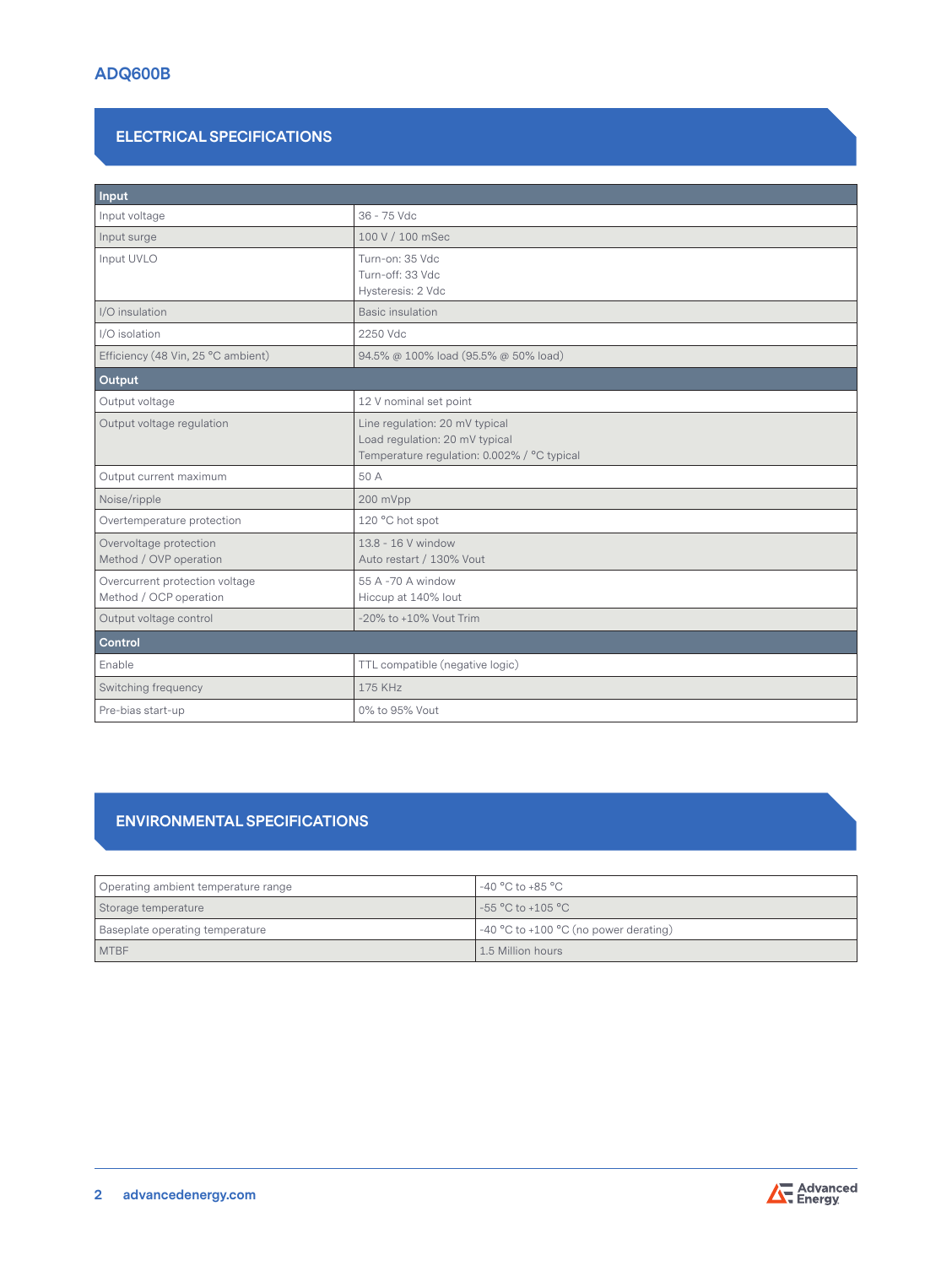

# **MECHANICAL DRAWING - ADQ600B-48S12B-6LI**







#### UNIT: mm[inch]

Note : There is no pin 9 -15 on ADQ600B-48S12B-6LK. UNIT: mm[inch]

TOLERANCE: X.X mm±0.5 mm[X.XX in. ±0.02 in.] X.XX mm±0.25 mm[X.XXX in. ±0.01 in.]

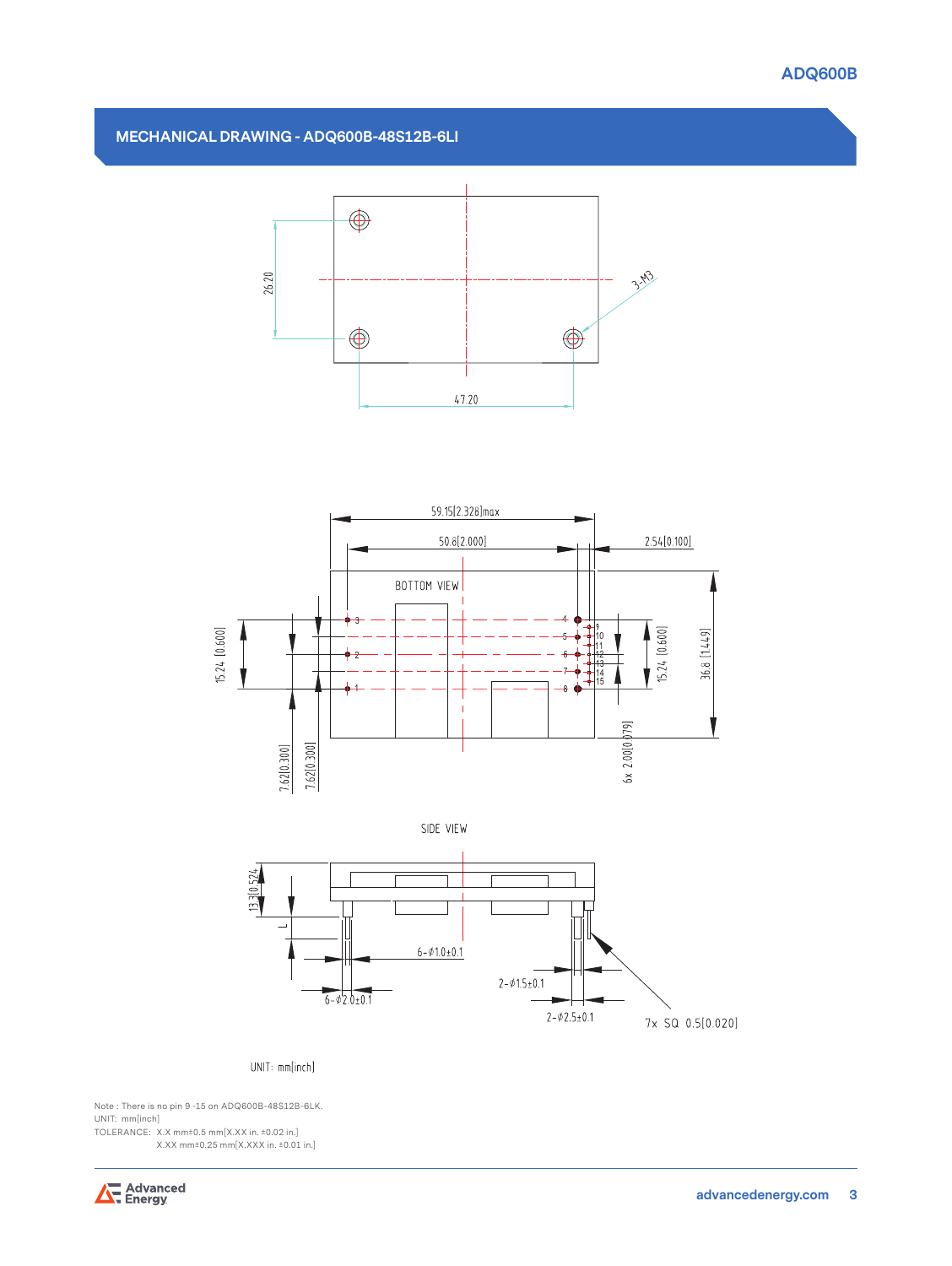# **ADQ600B**

# **PIN ASSIGNMENTS**

| Pin $#$        | <b>Name</b>                       | <b>Funtion</b>          |  |
|----------------|-----------------------------------|-------------------------|--|
| $\mathbf 1$    | Positive input voltage<br>$+V$ in |                         |  |
| $\overline{2}$ | Remote On/Off<br>Remote control   |                         |  |
| 3              | -Vin<br>Negative input voltage    |                         |  |
| $\overline{4}$ | $-VO$                             | Negative output voltage |  |
| 5              | -Sense                            | Remote sense negative   |  |
| $\sqrt{6}$     | Trim                              | Voltage adjustment      |  |
| $\overline{7}$ | +Sense                            | Remote sense positive   |  |
| $\,8\,$        | $+VO$                             | Positive output voltage |  |
| $\Theta$       | C2                                | Digital                 |  |
| 10             | Sig_Gnd                           | Digital                 |  |
| 11             | Digital<br>Data                   |                         |  |
| 12             | SMBAlert                          | Digital                 |  |
| 13             | Digital<br>Clock                  |                         |  |
| 14             | Addr1                             | Digital                 |  |
| 15             | Addr <sub>0</sub>                 | Digital                 |  |

Note - PIN9 - PIN 15; Only supported by ADQ600B-48S120-6LI.

| Device code suffix |                        |  |  |
|--------------------|------------------------|--|--|
| -4                 | 4.8 mm $\pm$ 0.5 mm    |  |  |
| $-6$               | 3.8 mm $\pm$ 0.5 mm    |  |  |
| -8                 | $2.8$ mm $\pm$ 0.25 mm |  |  |
| None               | 5.8 mm $\pm$ 0.5 mm    |  |  |

# **ORDERING INFORMATION**

| Standard           | <b>Output Voltage</b> | <b>Structure</b> | Remote ON/OFF logic | <b>ROHS</b>         | <b>Pmbus interface option</b> |
|--------------------|-----------------------|------------------|---------------------|---------------------|-------------------------------|
| ADQ600B-48S12B-6LK | 12 Vdc                | Baseplate        | Negative            | RoHS3.0(2011/65/EU) | No.                           |
| ADQ600B-48S12B-6LI | $12$ Vdc              | <b>Baseplate</b> | <b>Negative</b>     | RoHS3.0(2011/65/EU) | Yes.                          |

B = Baseplate

I = PMBus interface version